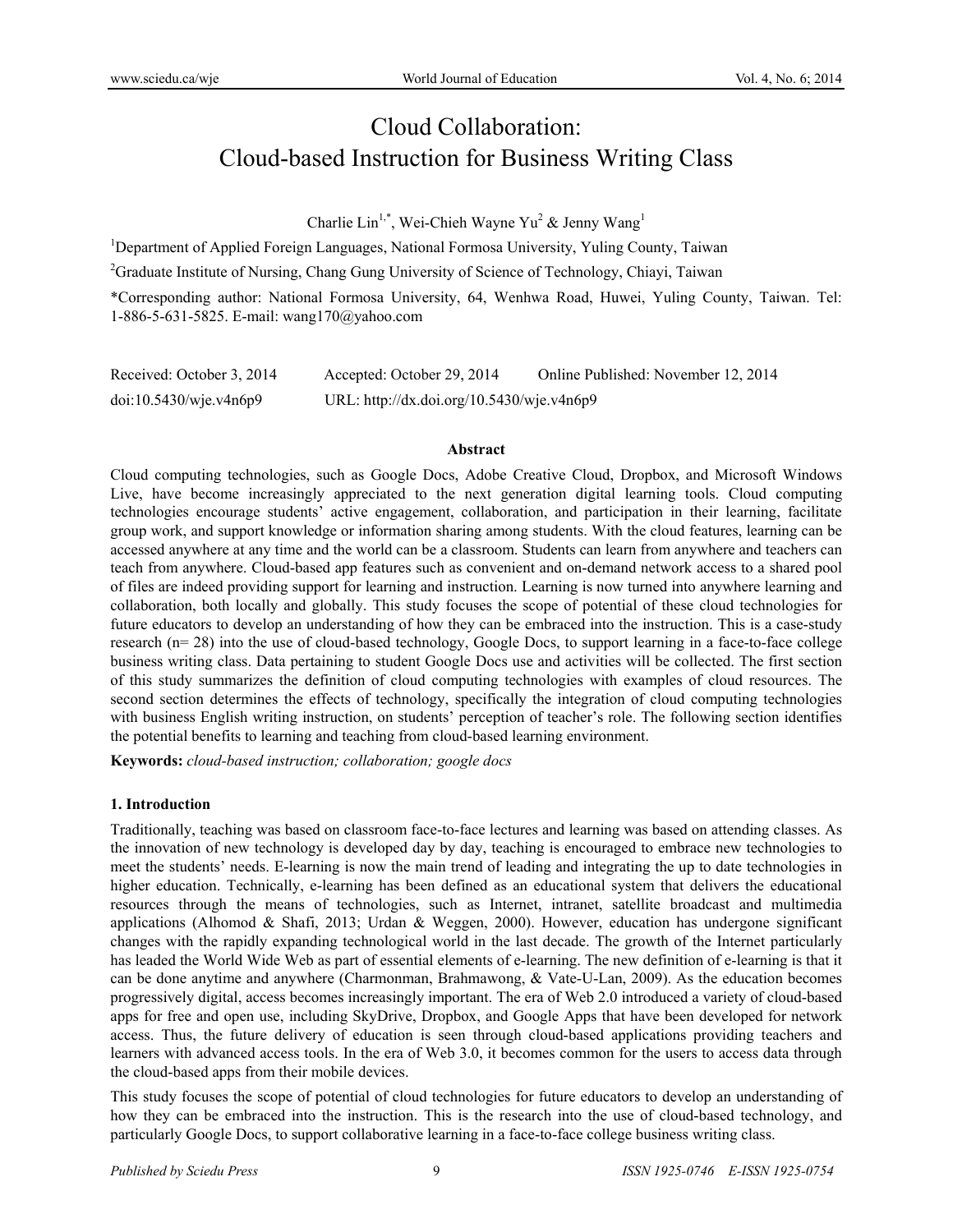# **2. Literature Review**

# *2.1 Cloud Computing*

As e-learning becomes increasingly grow, higher education has witnessed the explosion of cloud computing or Web 2.0 technologies (Smith & Caruso, 2010). Cloud computing uses the Internet and central remote servers to maintain shared documents, files, software, knowledge, and applications through a cloud-based service that computers or mobile devices can access on demand. Cloud-based services are free for users to support learning, social interaction, publishing and collaboration. A user of cloud computing can access to stored data and applications anytime at anywhere. Cloud computing could be the future and it is indeed already used extensively in education for a wide variety of functions including documents, spreadsheets, collaboration, videoconferences, and e-mail (Slahor, 2011). Examples of cloud-based services include Google Apps, Dropbox, and YouTube.

Essentially, cloud computing is beneficial to the school administrators, educators, and learners. It is important for the educational sectors to use cloud formation with their budget restrictions. Meanwhile, the accessibility of cloud computing attracts learners to analyze their data in greater depth (Susa, 2009). It is envisioned that, in the near future, cloud computing will have a significant impact on the educational and learning environment, enabling their own users including administrators, instructors, and learners to perform their tasks effectively with less cost and more accessible cloud-based apps (Zurita, Baloian, & Frez, 2014).

## *2.2 Google Docs*

The Google Docs application allows user to access to shared documents with others as viewers, collaborators, or publishers on the Web (Conner, 2008). It is the real time collaboration of many individuals working on the common document. During the collaboration time, the work could be accessible to anyone from anywhere (Hall, Housala, & Vines, 2010). Google Docs "supports synchronous editing and comment writing, and saves versions of the document, options that afford real-time collaborative learning" (Blau & Caspi, 2009, p. 49). Google Docs application is free for users to share and edit a document with others, offer suggestions through comment writing, or publish a document on the Web. Similar to other Web 2.0 apps, Google Docs empowers the collaboration with others in real time, creating and editing documents online (Scardamalia & Bereiter, 2006). More importantly, the users of Google Docs can also edit documents without an Internet connection. The revised work of documents is saved to the browsers as offline and saved next time connecting to the Internet.

## *2.3 Collaboration*

Collaboration is defined as individuals working together in groups towards to the shared goal collectively. Learners learn best when they actively involved in the learning process through social interaction with the immediate learning environment (Vygotsky, 1978; Woo & Reeves, 2008). They are encouraged to discover their own solutions and to try out ideas and hypotheses. The responsibility of the instructor is to facilitate the students' learning process as a facilitator so that students can exercise their capabilities in knowledge formation (Doolittle & Hicks, 2003). Macdonald (2003) studied online collaborative environment and concluded that the quality of the product was actually higher when composed in an online environment. Study (Tsay & Brady, 2010) also support that cooperative learning is an active pedagogy that fosters higher academic achievement. Five important components elements identified in cooperative learning include positive interdependence, individual accountability, group processing, social skills, and face-to-face interaction (Johnson & Johnson, 1989).

In addition, studies (Wang, Yu, & Wu, 2013; Wang, 2013) showed that the integration of social networking sites into instruction could actually promote students' collaborative learning and enhance students' learning as well. Wang (2013) studied mobile assisted social e-learning and concluded that students perceive better quality of learning in a socially connected Web 3.0 learning environment. In collaborative language learning, interaction is the key element as a means of identifying quality of learning for improving performance and developing language skills (Dippold, 2009). Indeed, there are clear benefits particularly on interaction from the use of Web 2.0/3.0 technologies in education.

## *2.4 Purpose of the Study and Research Questions*

The aim of this study was to gather information about college students' learning impacts and their learning experiences of the business writing class through the use of Google Docs app in a collaborative e-learning environment. The study focused on the impacts of sharing or collaboratively working on common documents using Google Docs on perceived collaborative learning in a college English Business Writing class.

(1) What students do on Google Docs activities?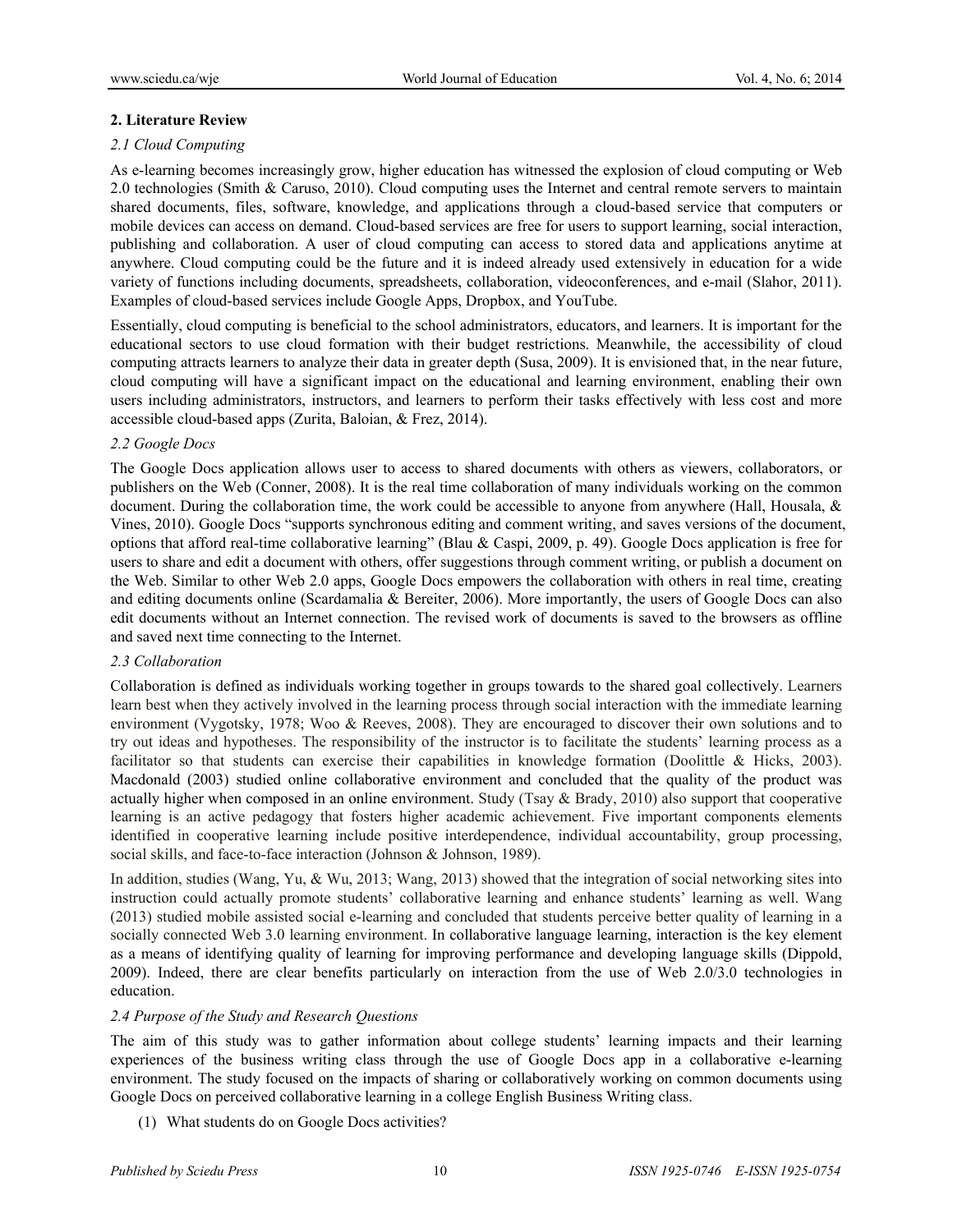- (2) What effects does cloud-based instruction have on the academic grades of students in a business writing class?
- (3) What are the impacts on teaching and learning using cloud-based instruction?
- (4) What benefits do the students can obtain from Google Docs use in the business writing class?

# **3. Method**

## *3.1 Participants*

A total of 28 undergraduate seniors (80% females) from the Department of Applied Foreign Languages at the National Formosa University of Taiwan received two academic credits for participation in this research. The mean age of the participants was 22.1 years. None of the participants had experiences of using Google Docs before, but all reported that the application was easy to use (Mean= 3.6, scale of 5-point).

## *3.2 Group Project and Individual Assignments*

A group project was a major assignment in this course. Each group was comprised of 3-4 students and required to design a business proposal project. Students were asked to complete the business proposal and submit their projects within 6 weeks. The mission of group project was to enhance students to learn from each other, and collaborate with others. The group project also provided students with opportunities to recognize how to work with their peers in cloud learning environments. The primary course objective was to encourage students to collaborate with others and provide an easy-to-access data Web 3.0 tool between classes.

Throughout the semester, students participated in this course were required to complete reading tasks, processes of peer feedback, sharing, editing, and cloud collaborative tasks. A total of 6 homework was assigned and everyone was required to complete and submit his/her homework within 2 weeks. The purpose of these individual assignments was to encourage students to share or obtain suggestions with/from their peers on document editing through the Google Docs collaborative tool.

## *3.3 Instruments*

For the purpose of this study, a survey including 26 close-ended questions was developed regarding the students' perspectives of effectiveness of cloud-based collaborative learning environment. The first section of the survey obtains students' background information, including (1) demographics, (2) where to access cloud, and (3) frequency of using Google Docs activities. The second section examines students' collaboration which is divided into 5 subscales including positive interdependence, individual accountability, group processing, social skills, and face-to-face interaction. The final section investigates what benefits students can obtain from the use of Google Docs. Responses in the last two sections are complete on a five-point Likert scale ranging from "definitely agree" to "definitely disagree". The researcher piloted the instrument with an E-learn expert and five students who were not participated in this study to ensure that the questions would be interpreted correctly. Based on the feedback, the survey was modified and clarified for the internal validity. The internal reliability in this study was good; Cronbach's  $\alpha = .82$ .

## *3.4 Procedure*

This research was conducted in Business Writing class, one-semester course work which met in two 50-min lecture sessions with a once-a-week, at the National Formosa University, a vocational 4-year college in central Taiwan. At the beginning of the study, the participants  $(n= 28)$  were introduced to the course content and to the cloud learning environment. During the second week of the semester, the students were introduced to the Google Docs app and received an hour-long training session on how to use Google Docs working or co-write a group project together. Therefore, during the training session, those who did not have a Google Gmail account were asked to create a free Google account in order to open (login to) the Google Docs website. All students were asked to create their first document, save and retrieve the file as they would do on a Microsoft Word application. Then they were taught how to tag and share a document with another reader. Meanwhile, they were given an opportunity to view their peers' document and a permission to edit and co-write the document. A variety of course activities along with Google Docs include in this study were described in Table 1.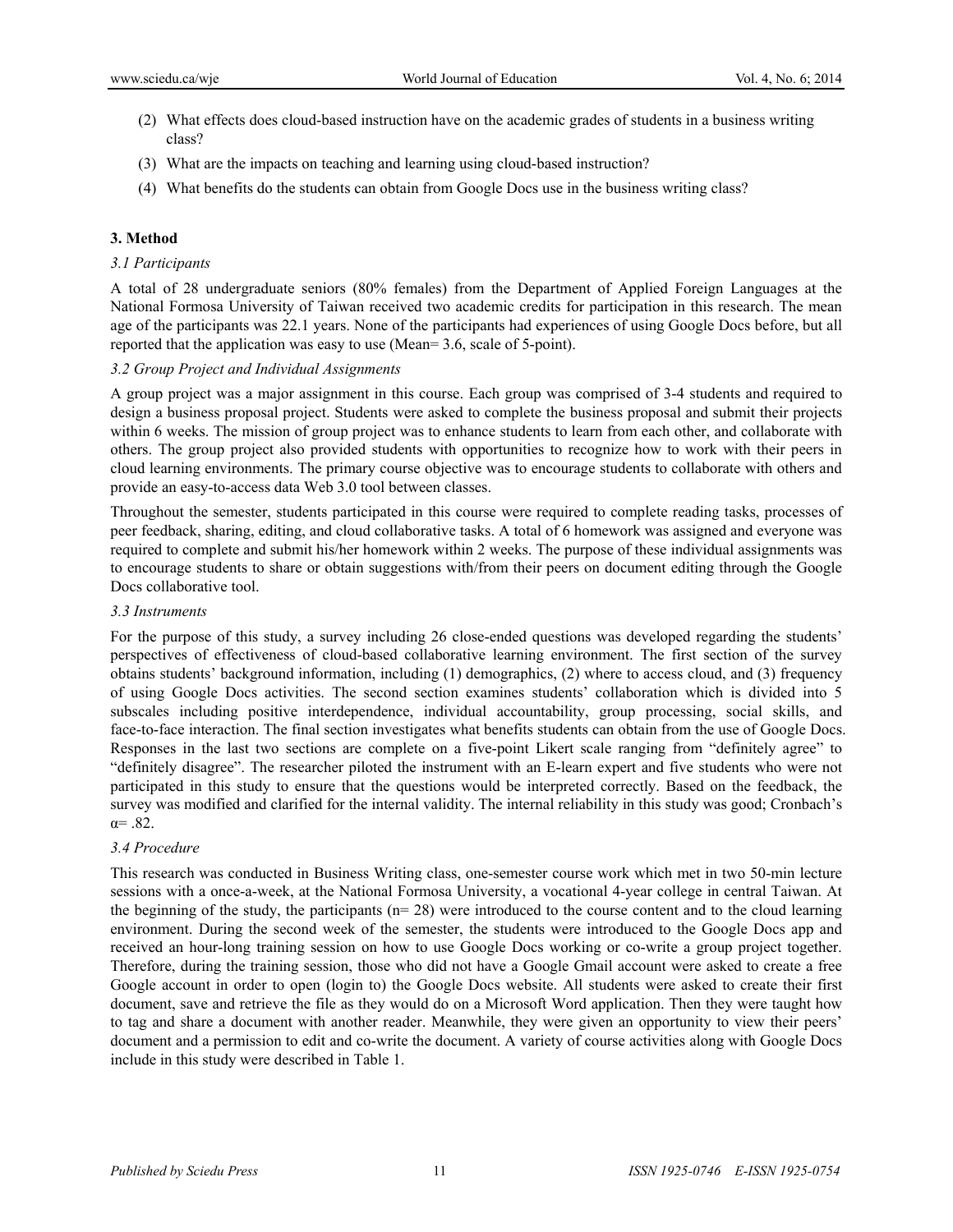| Feature        | <b>Class Activity</b>                      |
|----------------|--------------------------------------------|
| Reading        | Reading the assignment instructions;       |
|                | Reading others' documents                  |
| Editing        | Editing one's own document;                |
|                | Editing others' documents                  |
| Suggesting     | Providing suggestions on others' documents |
| <b>Sharing</b> | Posting and sharing one's own documents    |

#### **Table 1.** Google Docs Activities

During the study, each of the students was asked to read the academic materials as different business scenarios in the cloud and was required to write six different writing styles of documents with up to 300 words as his/her individual assignments, including inquiry email letter, requesting email letter, invitation message, concerning payment, memo and fax, and complaint letter. After students were getting more familiar with Google Docs app, at the week five they were assigned a term project, designing a business proposal. The students were highly encouraged to work in groups, using Google Docs to collaborate with whom they gave permission to edit and work with. The focus of this feature was to encourage students to continue their work and share accomplishments anywhere and anytime in cloud. While working with others, the students also interacted with their instructor regularly in the cloud. The instructor edited the phrases, sentence structures, and posted his comments and shared compliments in this cloud-based learning environment both to their individual and group assignments. Though Google cloud has a perfect track record, the instructor still recommended his students to store their documents both online and on hard-copy. At the end of the study, a survey was administered during face-to-face class session. Participation was voluntary and students were not required to provide any personal information such as name or contact number in the survey.

## **4. Results**

#### *4.1 Google Docs Activities*

Research Question 1: What students do on Google Docs? Frequency of Google Docs activities was broken down into 5 categories: never (0%), rarely (25%), sometimes (50%), somewhat frequently (75%), and very frequently (100%). Drawn from the results of this study, most of the respondents (81.45%) are between the ranges of 75% to 100%, indicating they are somewhat frequently and very frequently viewing their peers' documents while only 24% of the respondents writing down their suggestions to others.

#### *4.2 Effects of Cloud-Based Instruction*

Research Question 2: What effects does cloud-based instruction have on the academic grades of students? To answer this research question, the individual assignments that participants carried out during the activities were evaluated. The means (maximum 100) of each assignment were found as shown in Table 2. The first assignment scored 75.46 at the beginning of the cloud-based instruction. The last assignment scored 78.43. The results indicate that the cloud-based instruction was effective.

| mm<br>IVIII<br><b>TTOD</b> |                 | -            |       |                        |             |                                       |
|----------------------------|-----------------|--------------|-------|------------------------|-------------|---------------------------------------|
| Mean                       | $\sim$<br>'5.46 | 74.<br>'4.01 | 76.22 | $\overline{ }$<br>'.85 | 705<br>2د.ه | $70-$<br>$\sim$<br>$\sqrt{1}$<br>0.4J |

## *4.3 Collaboration*

Research Question 3: What are the impacts on teaching and learning using cloud-based instruction? It was important to ascertain to what extend students perceived the effective cloud-based pedagogical practices in terms of collaboration. A total of 28 students completed the survey. The results showed that students experienced the cloud-based learning environment of the writing course with a mean score of 3.12 (SD= .43) as shown in Table 3. Students rated the highest on the subscale of positive interdependence (mean= 4.21, SD= .28) and the lowest on the subscale of face-to-face interaction (mean= 2.21, SD= .58).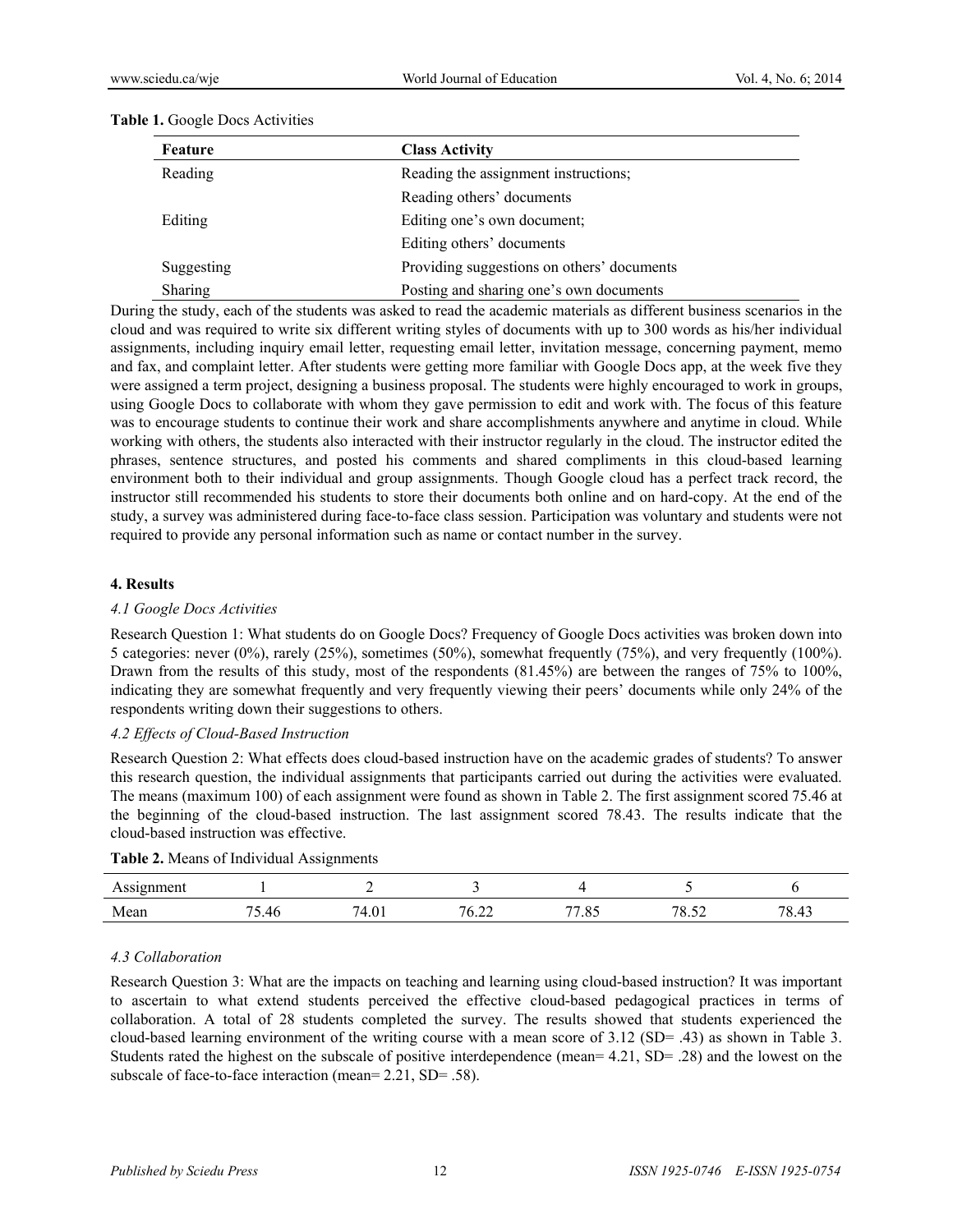| <b>Subscales of Collaboration</b> | Number of    | Mean | Std.             |  |
|-----------------------------------|--------------|------|------------------|--|
|                                   | <b>Items</b> |      | <b>Deviation</b> |  |
| Positive Interdependence          | 4            | 4.21 | .28              |  |
| Individual Accountability         | 3            | 3.98 | .45              |  |
| Group Processing                  | 3            | 3.76 | .64              |  |
| Social Skills                     | 3            | 4.02 | .21              |  |
| Face-to-Face Interaction          | 3            | 2.21 | .58              |  |
| TOTAL                             | 16           | 3.63 | .43              |  |

# **Table 3.** Students' Experiences to Collaborative Learning Environment in Cloud

Particularly, for the subscale of positive interdependence, a majority of the respondents (81.21%) truly believed that their efforts benefited their group towards to the group project. In addition, they (76.54%) agreed that they obtained support and encouragement in completing the assignments. Hence, along with the collaboration with others or suggestions from others, the students could speed up their learning.

#### *4.4 Benefits from Google Docs*

Research Question 4: What benefits do the students can obtain from Google Docs use in the business writing class? The mean scores and standard deviation of attitude surveys collected from the participants were tabulated in Table 4. In terms of students' attitudes toward the use of Google Docs and online collaboration, the overall mean score was 4.40, a rating indicating positive agreement about the attitudes for their benefits from Google Docs. About 72% of respondents felt that collaborating on a common document help them increase collaboration efficiency. Most of the students (82%) also reported that using Google Docs made their work easier. The data suggests that adding information or editing on a common document made the students' work easier completing their group project. The results were consistent to the previous study (Majchrzak, Wagner, & Yates, 2006) that participation on a corporate wiki made work easier.

|  |  |  |  |  | Table 4. Benefits Obtained from Google Docs use |
|--|--|--|--|--|-------------------------------------------------|
|--|--|--|--|--|-------------------------------------------------|

| Benefit                  |    | Mean | <b>Std. Deviation</b> |
|--------------------------|----|------|-----------------------|
| Improving work processes | 28 | 4.23 | .43                   |
| Making work easier       | 27 | 4.56 | .24                   |
| TOTAL                    |    | 4.40 | .34                   |

## **5. Conclusion and Discussion**

#### *5.1 Summary of Findings*

The purpose of this study was to examine to what extend Google Docs app has benefited the learners to work on academic writing work. Data gathered through student surveys were described and analyzed the impacts that Google Docs has been integrated into the instruction to improve collaboration. In response to research questions, the findings were then summarized as in Figure 1.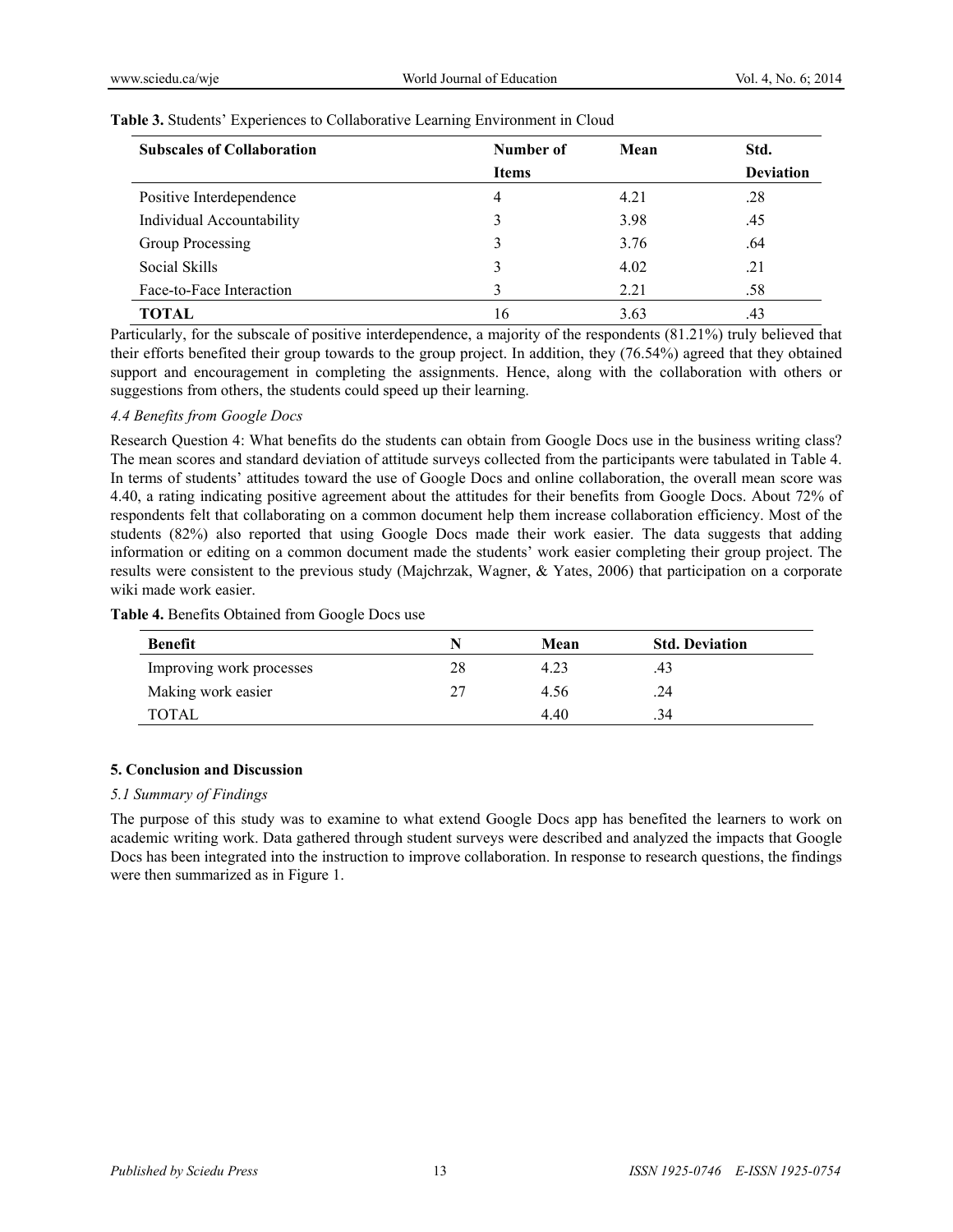

**Figure 1.** Benefits of Collaborating Learning in Google Docs

# *5.2 Discussion*

Developing students' collaboration and promoting the experiential learning through effectively apply their knowledge into communicative and collaborative learning opportunity throughout the semester were the main focus in this study. Collaborative with the cloud-based teaching and learning environment among peers, the students participated in written discussion for true communication purpose; therefore, they ameliorated their communicative proficiency. The results of this study indicated that cloud-computing technologies could be an effective tool for educational use particularly when students are separated by time and place between classes. Teaching approach can be aided by Web 2.0/Web 3.0 tools as mediating mechanisms between collaborating students and between students and teachers without time and place boundary. More importantly, students learned how to effectively work and learn with/from others either by class work or group projects, thus then to encourage collaborations and would strengthen their skills of technological system research and broaden the perspectives international. The researchers also believe that teacher's role can be changed from a knowledge-provider to students' guided in their search for knowledge, and from a classroom lecturer to a coursework designer through a cloud Web environment.

Additionally, Google Docs improves the quality of the work process and collaboration efficiency. These improvements were the result of the contribution of more than one peer to a common goal through the cloud-computing technology as consistent to the previous study (Scardamalia & Bereiter, 2006). Taking advantages of easy-to-access of the cloud-computing technology, the students are able to access the documents, add information, and edit the work, 24 hours a day. This is definitely significant that learning indeed is being occurred and accessed 24/7/365 from anywhere at any time. Thus, cloud-based applications seem to be the future delivery of education with advanced access tools.

## *5.3 Limitations*

While this study provides importance guidance toward a more holistic framework for the integration of collaborative activities in a cloud-based application learning environment, it must be noted that this study is just one preliminary investigation. All students who volunteered to participate in this study took the same class, so the students represent a distinct population within the university. As such, the sample size was very small and may not be representative of all the university students.

## **References**

Alhomod, S., & Shafi, M.M. (2013). Success factors of e-learning projects: A technical perspective. *The Turkish Online Journal of Educational Technology, 12*(2), 247-253.

Blau, I., & Caspi, A. (2009). What type of collaboration helps? Psychological ownership, perceived learning and outcome quality of collaboration using Google Docs. In Y. Eshet-Alkalai, A. Caspi, S. Eden, N. Geri, and Y. Yair (Eds.), *Proceedings of the Chais conference on instructional technologies research 2009: Learning in the technological era* (p. 48-55). Ra'anana: The Open University of Israel.